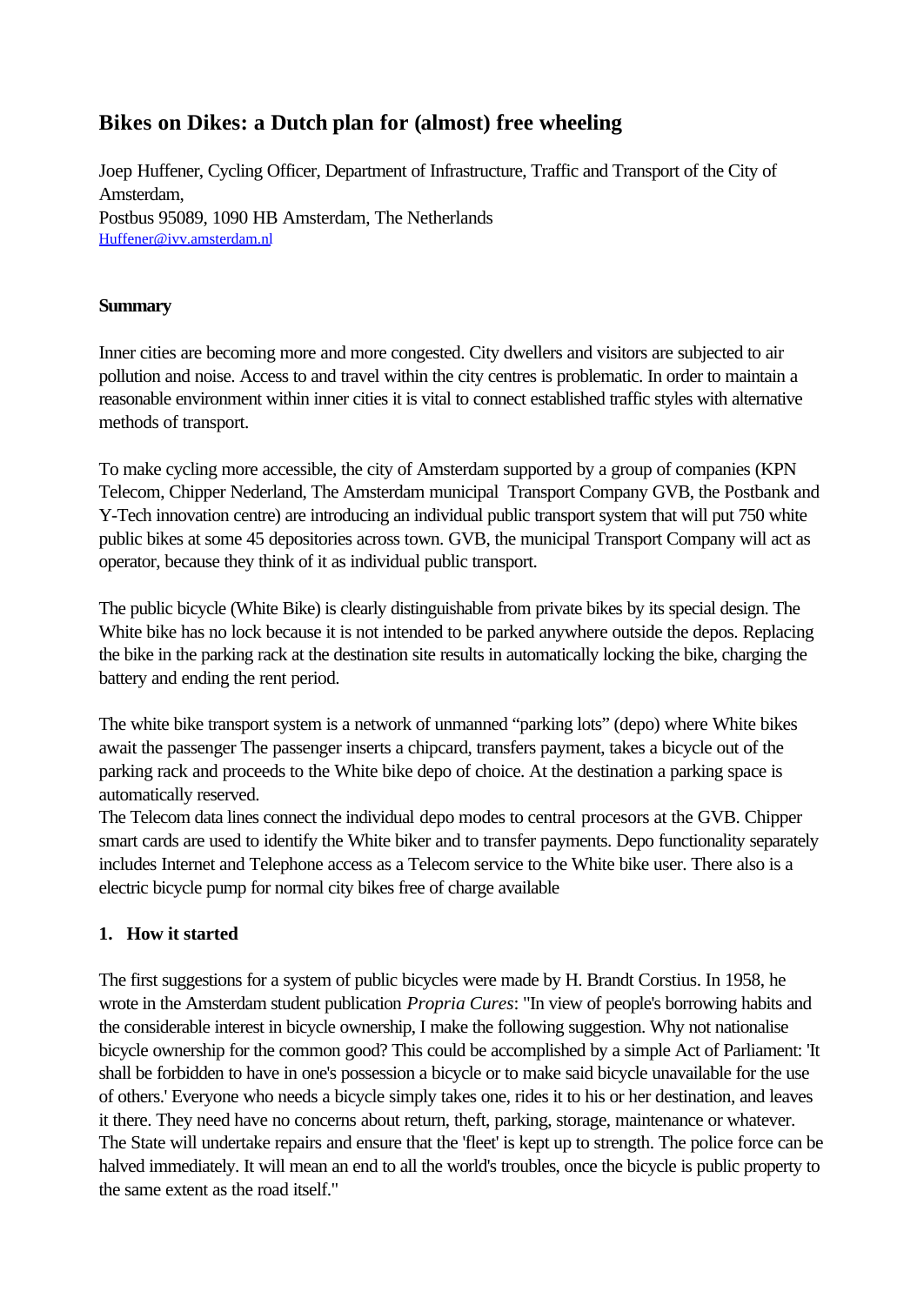#### **2. The 'White Bike' plan**

The first person to take this idea further was Luud Schimmelpennink. In the second edition of the publication *Provo* (17 August 1965), he launched the 'White Bike' plan. His article met with a warm reception from the Provo supporters and soon became a national and international talking point. In the article, Schimmelpennik lambasted the 'motoring maniacs' and called for a traffic-free city centre. He proposed that the City authority should purchase twenty thousand bicycles to supplement public transport services. The principle of the plan was 'free transport for all'. The bicycles would be painted white and would be distributed - unlocked - throughout the city. Anybody needing to get from one place to another would be able to do so using the 'white bike'. Having arrived at his or her destination, the cyclist would simply lean the bicycle against the nearest wall or place it in a convenient rack to await its next user. The white bikes would thus belong to everybody and nobody. Within a few years, this scheme would solve the traffic problems of the city centre. Provo called upon volunteers to take the first step towards achieving twenty thousand white bikes per year by having their own bicycles painted white. The paintbrushes were at the ready on Spui each Saturday night at midnight. This White Bike plan simmered along for a while; it was talked about, it was written about. Occasionally, one might even see the odd bicycle which had indeed been painted white.

The original White Bike plan of the sixties never really got off the ground. The reasons may be summed up as follows. Many people were sceptical about the plan, partly because the idea had come from the militant Provo organisation. People who did use the white bicycles often failed to do so according to the 'rules'. Respect for communal property is not a generally-held virtue. There were people who regarded the 'public' bicycle as their own personal property, thus defeating the object of the scheme. They would fit their own lock, or would keep the white bike on their balcony until they needed it again. Some people failed to take proper care of the bicycles, so that they quickly became unusable. There were no fixed collection or assembly points, whereby little or no control was possible. No one could state with any certainty how the bicycles were being used. Furthermore, Amsterdam and in particular its administrators, was not ready for such a progressive scheme. The police impounded the bicycles because they were not properly locked. They were removed under the pretext of their being a 'threat to public order'.

Schimmelpennink accepts that the plan of the time did not work well. It was indeed 'provocative'. There were few supporters and there was absolutely no co-operation from the local authorities.

The Royal Dutch Touring Organisation (ANWB) saw the virtue of the plan and adopted it in earnest by donating White Bikes to the 'Hoge Veluwe' national park. Since 1980, some eight hundred bicycles have been available here, to the immense satisfaction of many visitors.

In Amsterdam, a trial was conducted with a similar scheme, the 'White Car'. Again, this was a form of individual public transport, but this time using electric cars. A small-scale system with four depots (recharging stations) and 25 vehicles was in place for just over ten years. A similar system for bicycles, with fixed pick-up and return points, central administration and payment using magnetic keys, was worked out in detail in 1982, with financial support from the Ministry of Transport and Public Works, the City of Amsterdam and the Dutch national railway company. Although this scheme appeared very promising, the City of Amsterdam chose not to pursue it further.

The thread was not picked up again until the early nineties. The time now seemed ripe for reintroduction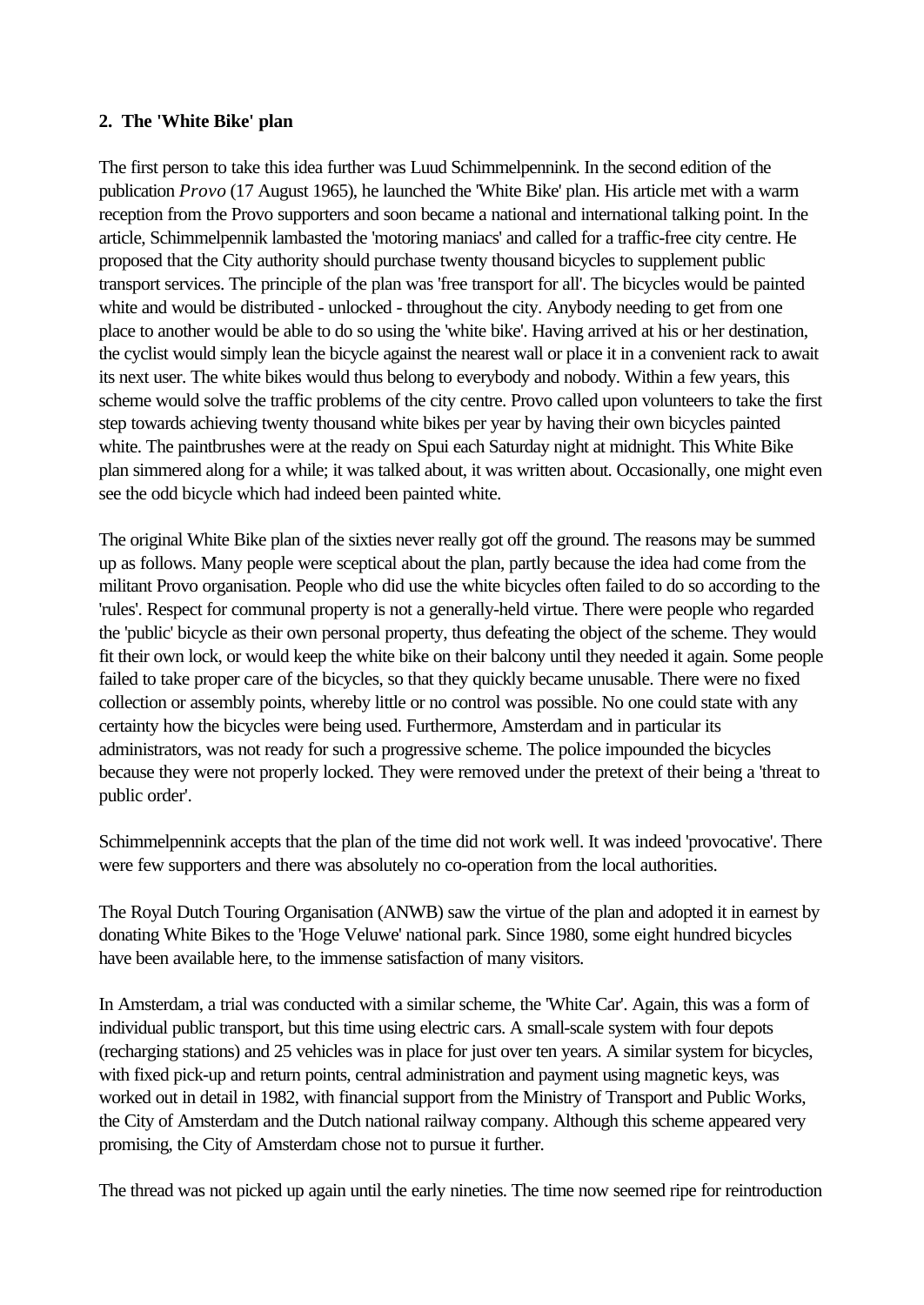of the idea. The car was no longer the object of affection it had previously been. Indeed, in the city itself it was seen as something of a nuisance. The car was often cited as the cause of traffic problems such as congestion and poor accessibility. Environmental factors such as air pollution and noise nuisance, as well as the constant threat to personal safety, led to the car becoming a less welcome feature of many European inner cities. The encroachment upon public space by parked vehicles also came to be tolerated to a lesser degree. Solutions were sought through limiting private car use and improving public transport. Far-reaching measures were sought whereby pedestrians could be given more space to themselves. If the European inner city were to become an area with its own conditions, there would be ample space for a form of transport directly linked to the inner city itself, to be used by everyone to travel the relatively small distances involved. An old concept was hauled out of the cupboard: the Provo White Bike plan was once again under consideration.

### **3. The DEPO transport system**

The White Bike plan would henceforth be known as the 'DEPO transport system'. Clearly, this would have to be a system of bicycles which are publicly-available but under some form of control in order to avoid the pitfalls of the original Provo plan, relying as it did on people's good nature. The basic principle of the new system would be a returnable deposit, encouraging the user to return the bicycle to the appropriate rack in order to get his or her money back. In 1991, the concept of a Depo transport system including user identification was broached. This would involve the identity of the user being known, without the exact method of identification being revealed.

The DEPO transport system went on to be developed as supplementary individual public transport. The system comprises a network of fixed storage places (depots, abbreviated to 'Depo') at which public bicycles (the 'White Bikes') are available for general use. A trip is reserved using an automatic machine at the depot, and paid for using an electronic debit card, or 'chip card'. The entire system is administered by a central computer.

# **3.1 The DEPO bicycle**

The DEPO bicycle has a special design to distinguish it from a privately-owned bicycle. It can be easily identified by its robust frame of thick white tubing and its solid, spoke-less wheels. This design contributes to the social control aspect. The various components are unique to the DEPO bike and are not easily interchangeable with parts from other bicycles. The DEPO bicycle is equally suited to be used by men and women, and can be used by tall people and short people alike. Above all, it is a sturdy piece of equipment which will not be readily damaged. The tyres are foam-filled and leak-proof. The DEPO bicycle has a parcel rack and is equipped with automatic lighting (for which the battery is recharged at the depot). It also has an identification system. The DEPO bicycle does not have a lock, since it is not meant to be parked anywhere but in the depot itself.

# **3.2 The depots**

The depots are unmanned parking and storage sites, at roughly three hundred metre intervals. This is where the DEPO bicycles are stored when not actually in use. Each depot will have at least two racks, with room for ten bicycles in each. Alongside the racks will be a 'control post' - a column incorporating a computer monitor and directly connected to the City Transport Authority's computer on which the programme controlling release of the bicycles runs. The release system has touch-screen control on the column's monitor. The bicycles are locked to the racks by a remote-control bolt holding the front-wheel hub. They will only be released by the computer if the user books a journey using his chip card. As the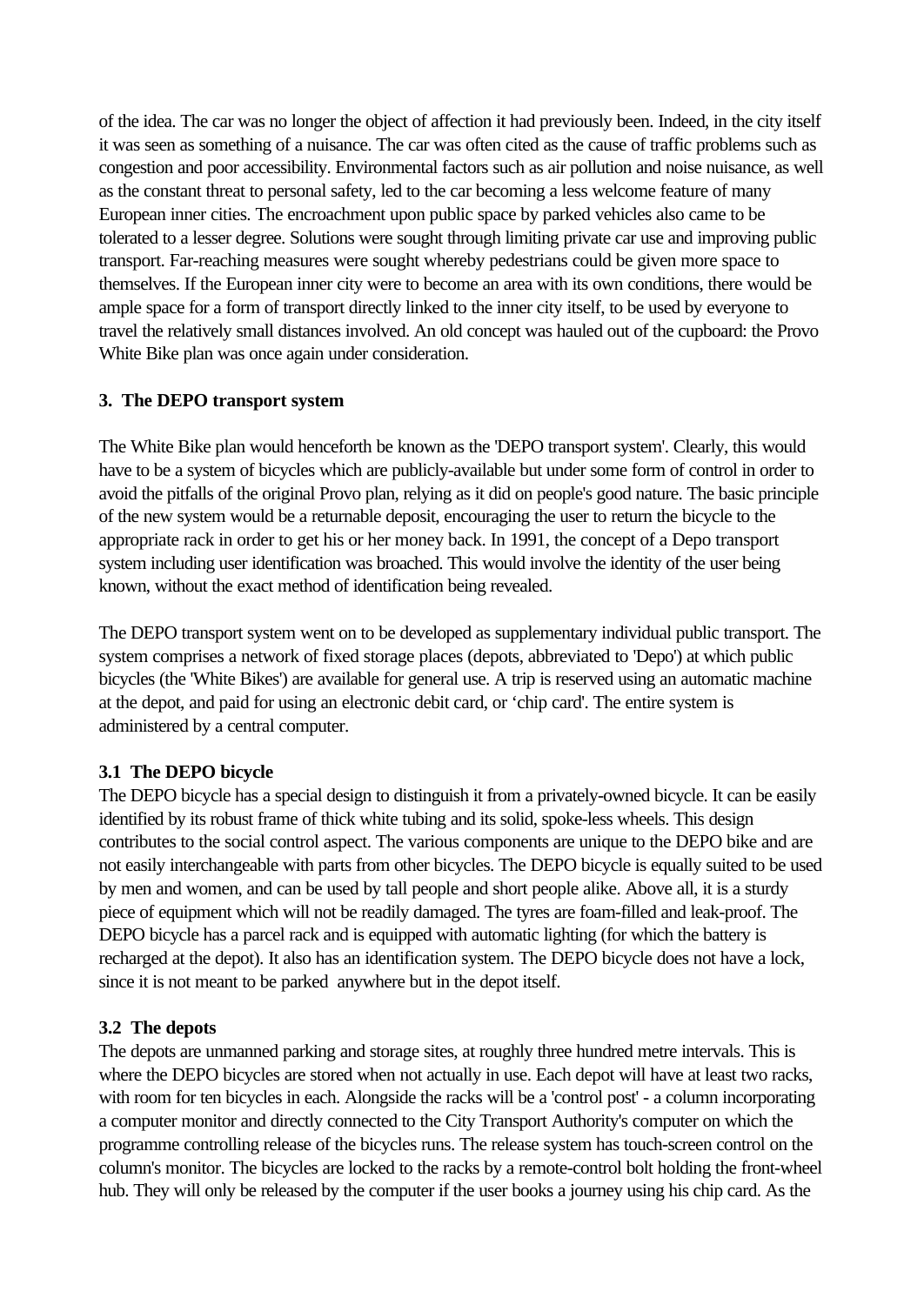depot is unmanned, it is vulnerable to acts of vandalism such as damage to the control post or attempts to remove a bicycle without paying. The locking system has therefore been subject to extensive testing.

### **3.3 The system**

The DEPO transport system is intended as a supplementary individual transport system for short distances. Individual transport does not have a network of fixed routes, but rather a network of fixed points at which the vehicles are ready and waiting for the user. The user determines the departure time, the route and the speed. The user of the DEPO bicycle feeds his chip card into the control post, on the screen of which will appear a map of the city showing all other depots. The user selects a destination depot, whereupon a trip to that depot is booked. A parking place is reserved at the destination depot, and the user may then remove his card. A bicycle is released from the rack for use. When placed in the rack at the destination, the bicycle will automatically be locked into place. The system will not accept trips to depots that are already full, whereby the user would not be able to leave the bicycle there. An alternative destination will be offered, i.e. the closest depot with space in its racks.

### **3.4 Redistribution**

To prevent certain depots becoming full (or entirely empty) during the course of the day, redistribution of the bicycles is necessary. Rather than using a special service to redistribute the bicycles using a motor vehicle, it will be possible and less expensive to regulate the system using a system of reservations and variable payment. Variable payment (whereby a trip might cost two guilders, be free of charge or even attract a one guilder 'reward') will encourage users to travel from full depots to empty depots and discourage trips from empty depots to full ones. When selecting a destination depot, the user will be told whether room is available at his 'first choice' destination. If the depot is almost full, the trip will cost two guilders. However, if the user wishes to cycle to a depot that is empty, he will be paid one guilder for doing so. A reservation applies for half an hour. The reserved parking place at the destination will not be available if the user does not arrive within that thirty minutes. A new reservation must then be made at another random depot. When the user's chip card (now on the system's 'overdue' list) is entered, an excess time 'fine' is charged before the card is removed from the overdue list. The amount of this excess charge will accumulate in proportion to the overdue time, up to a maximum amount which has yet to be determined. No further reservations can be made using a card which is on the 'overdue' list.

# **3.5 Chip card**

The DEPO system as described above is only possible through the rapid developments in chip card technology since 1994. Chip cards are now issued by Dutch banks and are a form of 'electronic purse' enabling small payments to be made without requiring a pincode. (Only the 'topping-up' of the card requires a pincode to access the user's bank account).

Originally, the basic idea of DEPO was that the user should pay a returnable deposit for the use of the bicycle. Although the deposit principle is in itself simple and attractive, protecting coin-operated machines against vandalism and theft is rather less simple. The banks' announcement that they were to issue chip cards prompted the decision to abandon coins in favour of the much safer cash-free cards.

Another advantage of the chip card is that it enables the system to identify the DEPO bicycle user. If the bicycle is not returned or is badly damaged, it becomes possible to trace the last user. On the first occasion that he uses the system, the user must enter his pincode and agree to the condition that the operators may request his name and address from the issuing organisation. The system has thus been rendered controllable.